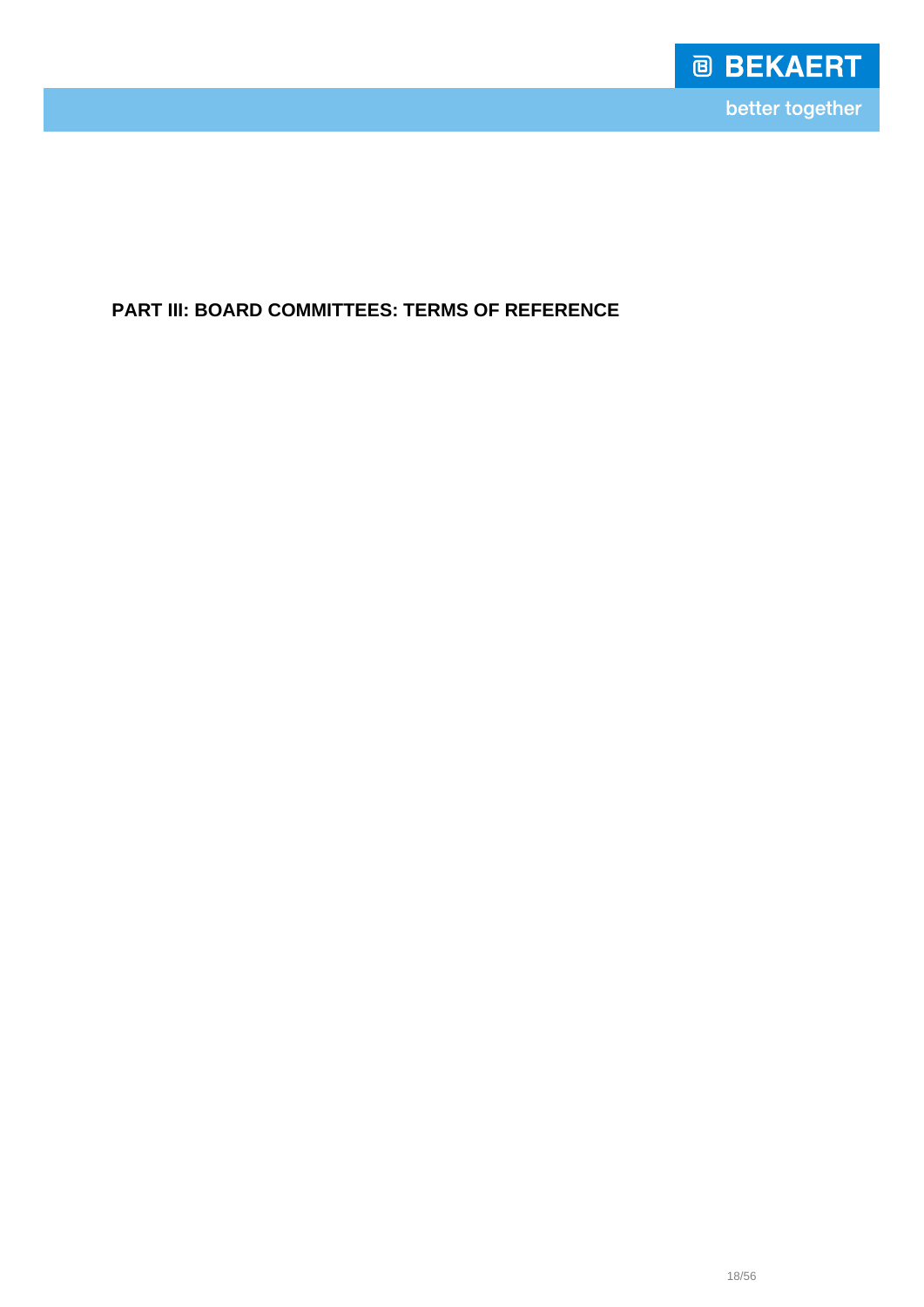## **III.1. STANDING RULES APPLICABLE TO ALL COMMITTEES**

#### III.1.1. Role, responsibilities, authority

As a general rule, the role of the Board Committees is to advise the full Board on the matters belonging to their respective jurisdiction. Unless specifically otherwise provided in the CG Charter or the Companies Code, the Board Committees do not have the power of decision, which is the privilege of the collegial Board.

The members of each Board Committee are proposed by the Chairperson and appointed by a simple majority vote of the Board for a term that corresponds to their term of office as a Director. Each Committee is composed exclusively of non-executive Directors.

Minutes are taken at every Committee meeting, circulated to all members of the Board as quickly as practicable, and approved at the next Committee meeting. The Board shall receive oral feedback from each Board Committee at the next Board meeting.

Each of the Committees, through its Chairperson, shall have the right to invite other Directors, members of the BGE, or other management employees to its meetings at its own discretion. Each of the Committees shall have the right to request the assistance and/or presence of independent external experts at the expense of the Company. The Company Secretary shall co-ordinate such requests for external assistance.

### III.1.2. Chairperson

The NRC is chaired by the Chairperson of the Board. The Audit, Risk and Finance Committee appoints its chairperson.

Should the Chairperson of a Committee have a conflict of interest in respect of any Committee business, or not be available at a meeting, the longest serving independent member of the Committee (or, should the Audit, Risk and Finance Committee include only one independent Director, the Chairperson of the Board) will assume the Chair.

## **III.2. TERMS OF REFERENCE AUDIT, RISK AND FINANCE COMMITTEE ("ARFC")**

#### III.2.1. Role and responsibilities

In addition to the duties specified by the Companies Code, the ARFC has the following duties:

- monitoring the financial reporting process, including:
	- $\circ$  reviewing the Company's annual accounts and the consolidated annual accounts, and the Company's annual report and the consolidated annual report before submission to the Board;
	- $\circ$  reviewing Bekaert's half-year results and quarterly trading updates before submission to the Board;
	- o advising the Board on appropriate financial procedures;
	- o advising the Board on Bekaert's financial position, indebtedness, and accounting rules;
	- $\circ$  discussing significant financial reporting issues with the BGE and the Statutory Auditor;
- monitoring the effectiveness of the internal control and risk management systems, with a view to ensuring that the main risks are properly identified, managed and disclosed according to the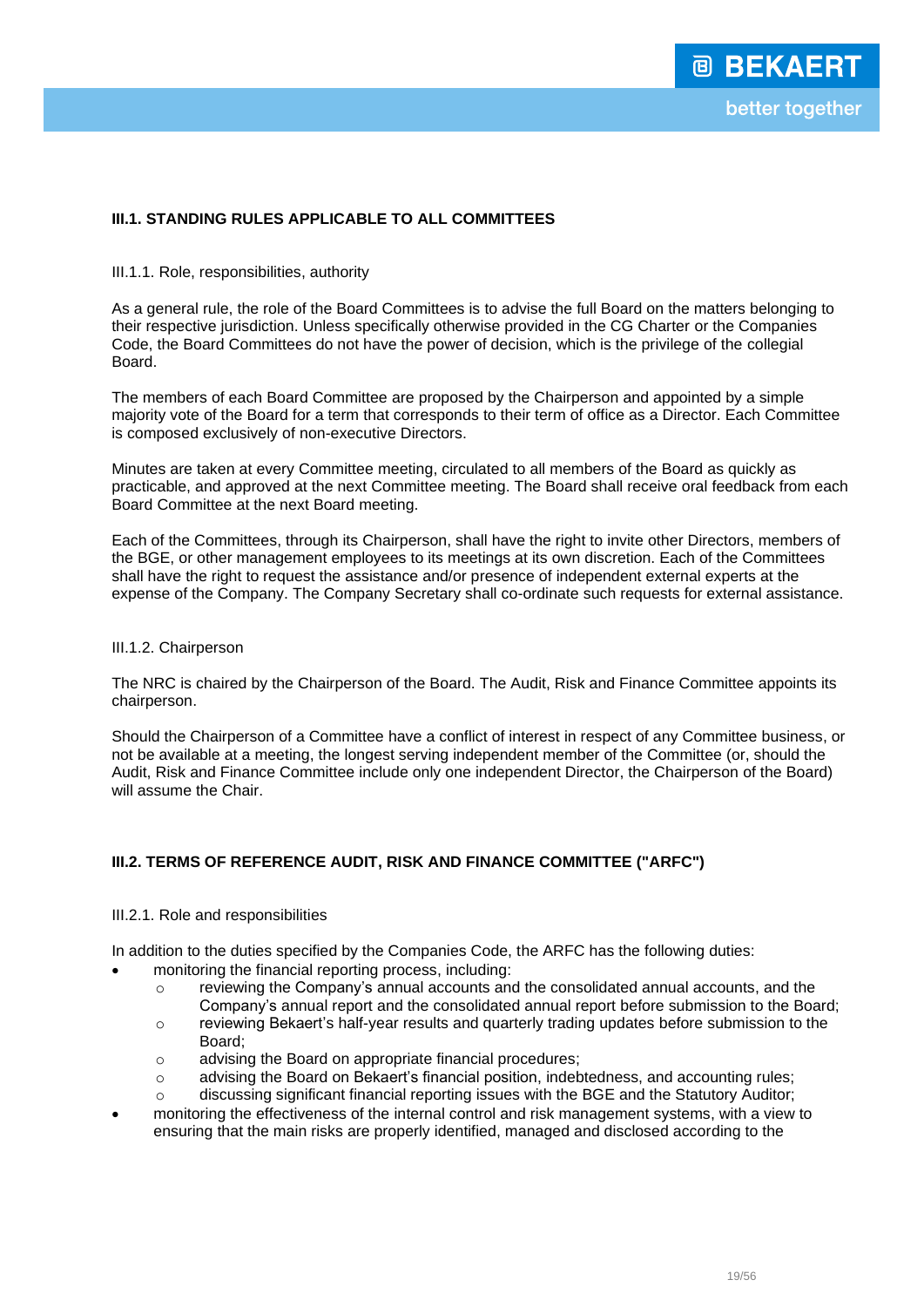framework adopted by the Board (including the review of any significant findings of internal investigations);

- establishing an independent internal audit function with resources and skills adapted to the Bekaert's nature, size and complexity;
- reviewing the internal audit function's work program and effectiveness, making recommendations on the appointment or removal of the head of internal audit and on the budget allocated to internal audit, and monitoring management's compliance with the findings and recommendations of the ARFC;
- monitoring the statutory audit of the Company's annual accounts and the consolidated annual accounts, and any follow-up on any questions and recommendations raised by the Statutory Auditor, including:
	- o making recommendations to the Board on the appointment or reappointment of the Statutory Auditor, the Statutory Auditor's remuneration, and any questions related to the Statutory Auditor's resignation or dismissal;
	- $\circ$  discussing with the Statutory Auditor the nature and the scope of the audit, any problems or reservations arising from the audit, and any matters which the Statutory Auditor wishes to discuss;
	- o reviewing the effectiveness of the external audit process, and management's responsiveness to the recommendations made in the Statutory Auditor's management letter;
- assisting the Board in fulfilling its monitoring responsibilities in respect of control in the broadest sense, including risks, and in particular monitoring the responsiveness of the management to the findings of the internal audit function and to the recommendations made in the external auditor's management letter; and
- adopting and reviewing specific arrangements for raising concerns to the ARFC in confidence about possible improprieties in financial reporting or other matters, agreeing on arrangements whereby staff may inform the Chairperson of the ARFC directly, and, if deemed necessary, making arrangements for the proportionate and independent investigation of such matters and for the appropriate follow-up actions.

The ARFC prepares the relevant proceedings and resolutions of the Board, and submits its recommendations to the Board.

Pursuant to a specific delegation from the Board, the ARFC is authorized:

- to approve the annual budget for the functioning of the Board, including an estimate of the remuneration to be paid to the Board members (subject to approval by the General Meeting) as well as all expenses related to the Chairperson, the Chairperson's office and the functioning and organization of the Board meetings, and to review on an annual basis the actual expenses incurred;
- to approve a policy for the reimbursement of Board member expenses, and to ensure compliance with such policy;
- to approve a formal policy on the non-audit services of the Statutory Auditor, with a view to ensuring adequate independence, and to ensure compliance with such policy;
- to approve the charter of the internal audit function.

## III.2.2. Membership

The ARFC is composed of at least three and maximum five non-executive Directors, including the Chairperson of the Board and at least one independent Director who has the required competence in accounting and auditing. The ARFC appoints its chairperson, and the Company Secretary acts as its secretary.

The CEO is not a member of the ARFC but has a standing invitation to attend its meetings.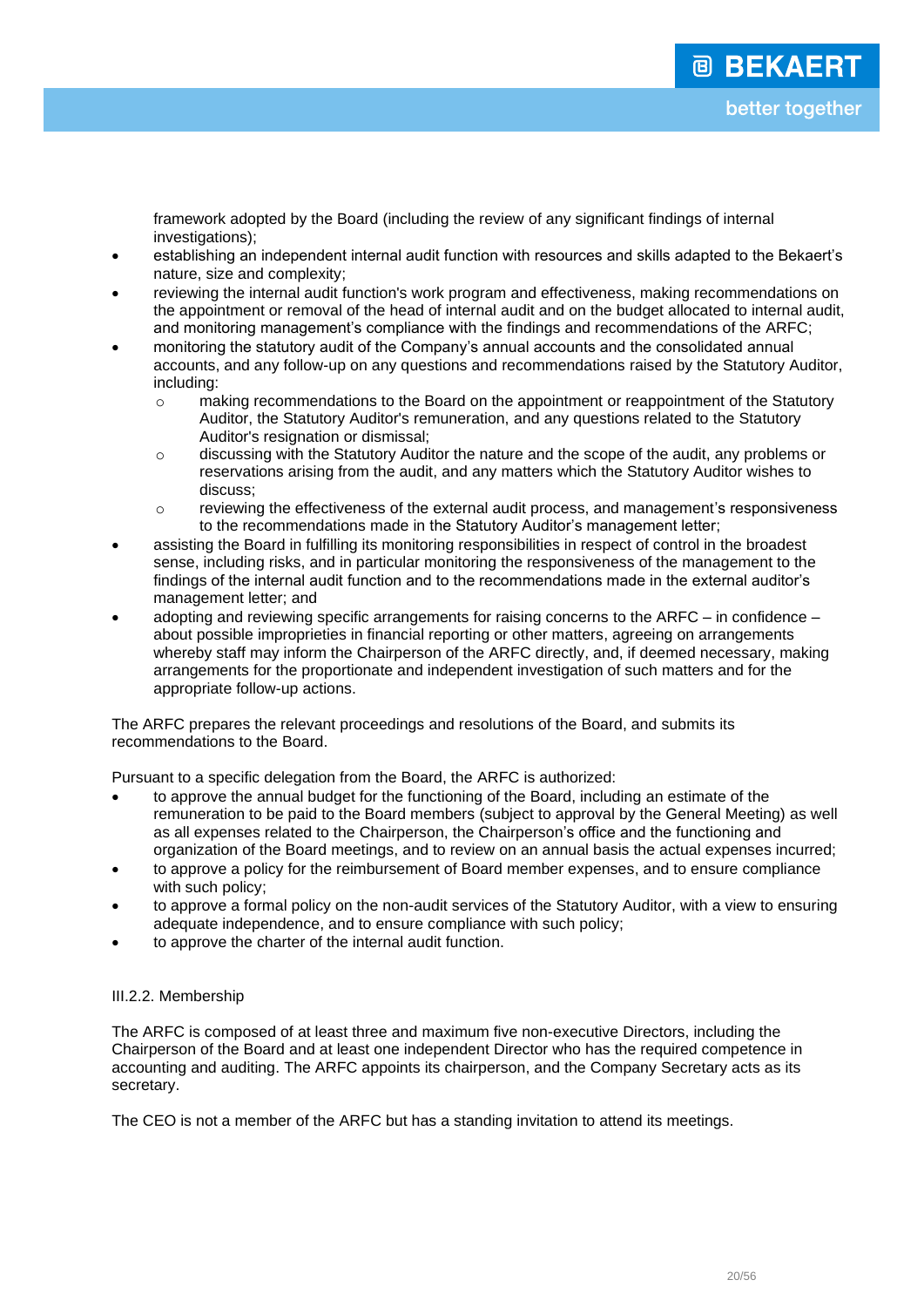III.2.3. Meetings

The ARFC meets at least four times a year.

Matters relating to the audit plan and any issues arising from the audit process should be placed on the agenda of every ARFC meeting and should be discussed specifically with the external and internal auditors at least once a year.

The external auditor and the head of internal audit function should have direct and unrestricted access to the Chairperson and the Chairperson of the ARFC.

# **III.3. TERMS OF REFERENCE NOMINATION AND REMUNERATION COMMITTEE ("NRC")**

### III.3.1. Role and responsibilities

In addition to the duties specified by the Companies Code, the NRC advises the Board on:

- the remuneration policy for the Directors, the CEO and the other members of the BGE;
- the individual remuneration of the Directors;
- the individual remuneration of the CEO and the other members of the BGE, including base remuneration, variable remuneration and other components;
- the remuneration policy for senior management;
- the appointment or reappointment of Directors, the CEO and the other members of the BGE;
- the annual review of the BGE's performance and on the realisation of the Company's strategy against agreed performance measures and targets; and
- generally, any remuneration or appointment related proposals to be submitted by the Board to the General Meeting.

The NRC ensures that sufficient and regular attention is paid to the succession of Directors, the CEO and the other members of the BGE. The NRC also ensures that appropriate talent development programs and programs to promote diversity in leadership are in place. The NRC should prepare plans for the orderly succession of Directors.

In addition, the NRC prepares the remuneration report, to be included by the Board in the annual report as part of the Corporate Governance Statement, and explains the remuneration report to the Annual General Meeting.

The CEO informs the NRC on:

- compliance with the above-mentioned remuneration policies;
- his evaluation of the operation and performance of the BGE;
- the overall personnel cost evolution of the Company and the Group;
- material collective bargaining agreements; and
- succession planning for the BGE and senior management.

The NRC prepares the relevant proceedings and resolutions of the Board, and submits its recommendations to the Board.

The Board shall not propose or co-opt, as the case may be, any candidate for an office of Director who has not been recommended by the NRC.